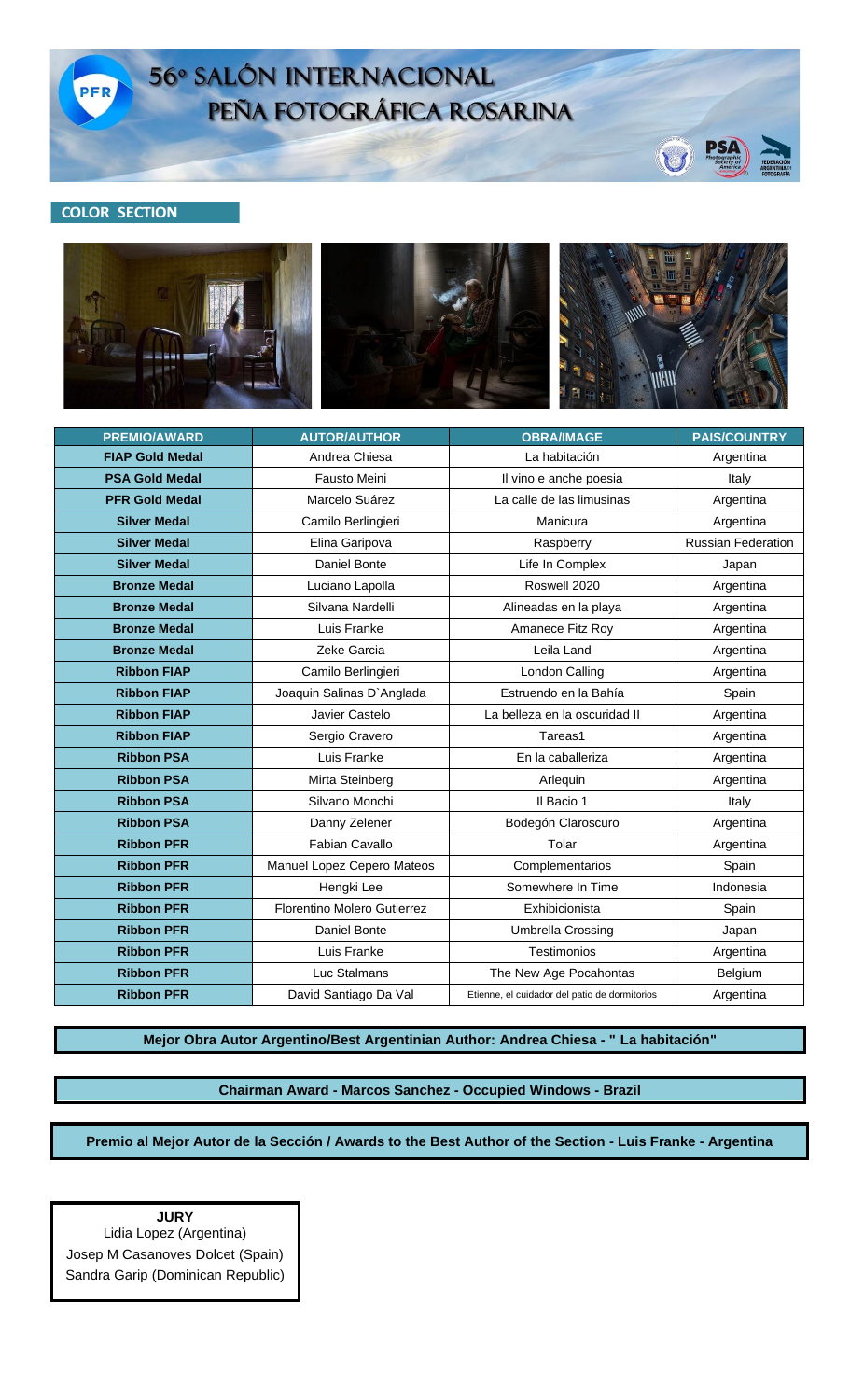## **ACEPTACIONES/ ACCEPTANCES**

| <b>RESULTADO/RESULT</b> | <b>AUTOR/AUTHOR</b>       | <b>OBRA/IMAGE</b>                             | <b>PAIS/COUNTRY</b> |
|-------------------------|---------------------------|-----------------------------------------------|---------------------|
| Accepted                | Almeida Luis              | Aureo                                         | Argentina           |
| Accepted                | Almeida Luis              | Tercero en discordia                          | Argentina           |
| Accepted                | Almeida Luis              | Yosapa                                        | Argentina           |
| <b>FIAP Ribbon</b>      | <b>Berlingieri Camilo</b> | <b>London Calling</b>                         | Argentina           |
| Accepted                | Berlingieri Camilo        | Mujer de Backtapur                            | Argentina           |
| <b>PFR Silver Medal</b> | <b>Berlingieri Camilo</b> | <b>Manicura</b>                               | Argentina           |
| Accepted                | <b>Busana Edit</b>        | Campos Dorados                                | Argentina           |
| Accepted                | <b>Busana Edit</b>        | Bella 2                                       | Argentina           |
| Accepted                | <b>Busana Edit</b>        | Frutas                                        | Argentina           |
| Accepted                | <b>Busana Edit</b>        | Angelical                                     | Argentina           |
| Accepted                | Calancha Natalia          | <b>NYPD</b>                                   | Argentina           |
| Accepted                | Calancha Natalia          | La desilusión                                 | Argentina           |
| Accepted                | Calancha Natalia          | Cortando vías                                 | Argentina           |
| <b>FIAP Ribbon</b>      | <b>Castelo Javier</b>     | La belleza en la oscuridad II                 | Argentina           |
| Accepted                | Castelo Javier            | El azul de cuba                               | Argentina           |
| Accepted                | Castelo Javier            | Glamour red                                   | Argentina           |
| Accepted                | Castelo Javier            | Melyna                                        | Argentina           |
| Accepted                | Cavallo Fabian            | Armonia                                       | Argentina           |
| Accepted                | Cavallo Fabian            | Sueños                                        | Argentina           |
| <b>PFR Ribbon</b>       | <b>Cavallo Fabian</b>     | <b>Tolar</b>                                  | Argentina           |
| Accepted                | Cavallo Fabian            | Matadero                                      | Argentina           |
| Accepted                | Cenizo Juan               | Preciso                                       | Argentina           |
| Accepted                | Chiesa Andrea             | <b>Bianca</b>                                 | Argentina           |
| Accepted                | Chiesa Andrea             | Tacones de mamá                               | Argentina           |
| <b>FIAP Gold Medal</b>  | <b>Chiesa Andrea</b>      | La habitación                                 | Argentina           |
| Accepted                | Chiesa Andrea             | Creando                                       | Argentina           |
| Accepted                | Corradi Silvia            | <b>Besito</b>                                 | Argentina           |
| <b>FIAP Ribbon</b>      | <b>Cravero Sergio</b>     | Tareas1                                       | Argentina           |
| Accepted                | Cravero Sergio            | El joyero                                     | Argentina           |
| Accepted                | Cravero Sergio            | Matadero                                      | Argentina           |
| Accepted                | Cravero Sergio            | El gallo de Chon                              | Argentina           |
| <b>PFR Ribbon</b>       | Da Val David Santiago     | Etienne, el cuidador del patio de dormitorios | Argentina           |
| Accepted                | Da Val David Santiago     | Chuchy en el taller 3                         | Argentina           |
| Accepted                | Da Val David Santiago     | Mirando la lluvia de otoño                    | Argentina           |
| Accepted                | De La Fuente Julián       | Un buen trago                                 | Argentina           |
| Accepted                | De La Fuente Julián       | Mi vida en un libro                           | Argentina           |
| Accepted                | Di Fiore Eduardo          | Ermitaño Canela                               | Argentina           |
| Accepted                | Di Fiore Eduardo          | Mimetizada                                    | Argentina           |
| Accepted                | Disalvo Nicolas           | Bienvenida Ema                                | Argentina           |
| Accepted                | Disalvo Nicolas           | Reflejados en el agua                         | Argentina           |
| Accepted                | Fierro Miguel Augusto     | Pensando                                      | Argentina           |
| Accepted                | Fiorucci Mario Gustavo    | Águila de Harris                              | Argentina           |
| <b>PSA Ribbon</b>       | <b>Franke Luis</b>        | En la caballeriza                             | Argentina           |
| Accepted                | Franke Luis               | La vieja estafeta                             | Argentina           |
| <b>PFR Ribbon</b>       | <b>Franke Luis</b>        | <b>Testimonios</b>                            | Argentina           |
| <b>PFR Bronze Medal</b> | <b>Franke Luis</b>        | <b>Amanece Fitz Roy</b>                       | Argentina           |
| Accepted                | <b>Galander Emilio</b>    | Retrato con Violín                            | Argentina           |
| Accepted                | <b>Galander Emilio</b>    | Alma de Bandoneon                             | Argentina           |
| Accepted                | Galindez Susana           | La edad de la Inocencia                       | Argentina           |
| Accepted                | Galindez Susana           | Miradas brillantes                            | Argentina           |
| <b>PFR Bronze Medal</b> | Garcia Zeke               | <b>Leila Land</b>                             | Argentina           |
| Accepted                | Garcia Zeke               | Alina                                         | Argentina           |
| Accepted                | Garcia Zeke               | El ultimo adios                               | Argentina           |
| Accepted                | Garofalo Susana           | Curresh                                       | Argentina           |
| Accepted                | Garofalo Susana           | La niña de Salem                              | Argentina           |
| Accepted                | Gesualdo Elizabeth        | Colon                                         | Argentina           |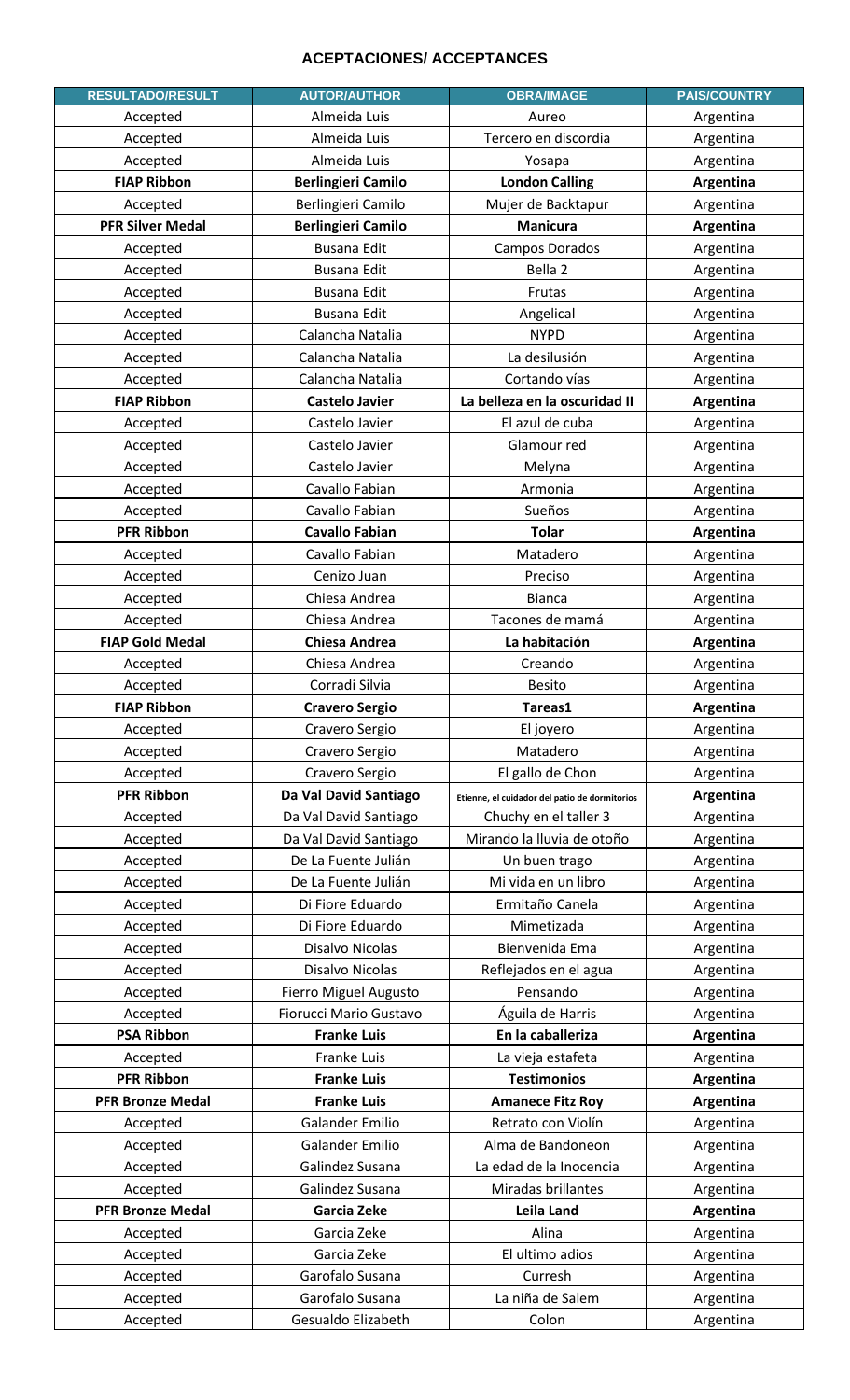| Accepted                | Gómez Eduardo                | Mechi                         | Argentina      |
|-------------------------|------------------------------|-------------------------------|----------------|
| Accepted                | Gómez Eduardo                | Ñoquis del 29                 | Argentina      |
| Accepted                | Kin Gustavo Rodolfo          | Emergente                     | Argentina      |
| Accepted                | Kin Gustavo Rodolfo          | Angel                         | Argentina      |
| Accepted                | Laje Pedro Eugenio           | <b>Black and Red</b>          | Argentina      |
| Accepted                | Lamedica Adolfo Guillermo    | Timon y Faro                  | Argentina      |
| <b>PFR Bronze Medal</b> | Lapolla Luciano              | Roswell 2020                  | Argentina      |
| Accepted                | Lasarte Eduardo              | Dibujando                     | Argentina      |
| Accepted                | Lobos Lucio                  | Acrobacia                     | Argentina      |
| Accepted                | Maciel Ricardo               | Cruella                       | Argentina      |
| <b>PFR Bronze Medal</b> | Nardelli Silvana             | Alineadas en la playa         | Argentina      |
| Accepted                | Nardelli Silvana             | La playa desde arriba         | Argentina      |
| Accepted                | Nicolini Miguel              | Preparativos                  | Argentina      |
| Accepted                | Perez Fernandez Jose Antonio | En Familia                    | Argentina      |
| Accepted                | Perez Fernandez Jose Antonio | Pensativa                     | Argentina      |
| Accepted                | Perez Fernandez Jose Antonio | Sueño Escarlata               | Argentina      |
| Accepted                | Rodríguez Claudio            | Dos por Covid                 | Argentina      |
|                         | Rodríguez Claudio            | El Baile                      |                |
| Accepted                |                              |                               | Argentina      |
| Accepted                | Rodríguez Claudio            | Steanpunk Selfie 2            | Argentina      |
| Accepted                | Saint Martin Gerardo         | Camino a la luz               | Argentina      |
| Accepted                | Saint Martin Gerardo         | Decisión                      | Argentina      |
| Accepted                | Salzamendi Carlos            | Manarola                      | Argentina      |
| Accepted                | Salzamendi Carlos            | Turistas en el Glaciar        | Argentina      |
| Accepted                | Salzamendi Carlos            | Camino a Cachi                | Argentina      |
| Accepted                | Salzamendi Carlos            | Aterrizaje preciso            | Argentina      |
| Accepted                | Samatan Patricio Luis        | La cocina de Luz              | Argentina      |
| Accepted                | Santamaria Claudio           | Suicidio                      | Argentina      |
| Accepted                | Scarso Celina                | Dos angelitos                 | Argentina      |
| Accepted                | Schneider Gustavo            | Nueva York 957                | Argentina      |
| Accepted                | Smit Rosina                  | Chicas malas                  | Argentina      |
| Accepted                | Smit Rosina                  | Clásicamente                  | Argentina      |
| Accepted                | Smit Rosina                  | El secreto                    | Argentina      |
| <b>PSA Ribbon</b>       | <b>Steinberg Mirta</b>       | <b>Arlequin</b>               | Argentina      |
| Accepted                | <b>Steinberg Mirta</b>       | Katerina                      | Argentina      |
| Accepted                | <b>Steinberg Mirta</b>       | Goth Frida                    | Argentina      |
| <b>PFR Gold Medal</b>   | <b>Suárez Marcelo</b>        | La calle de las limusinas     | Argentina      |
| Accepted                | Suárez Marcelo               | Noches de Venecia             | Argentina      |
| Accepted                | Tacconi Jorge                | A tres bandas                 | Argentina      |
| Accepted                | Tacconi Jorge                | Costillar 2                   | Argentina      |
| Accepted                | Tirabasso Jorge              | Medusa a motor                | Argentina      |
| Accepted                | Tirabasso Jorge              | Tandilera 10                  | Argentina      |
| Accepted                | <b>Troncoso Claudio Hugo</b> | Cruzando la galeria           | Argentina      |
| Accepted                | Villani Ruben                | El living                     | Argentina      |
| Accepted                | Zelener Danny                | Caen las Hojas                | Argentina      |
| <b>PSA Ribbon</b>       | <b>Zelener Danny</b>         | <b>Bodegón Claroscuro</b>     | Argentina      |
| Accepted                | Zelener Danny                | Otra oportunidad              | Argentina      |
| Accepted                | Casey Bronwen                | <b>Grampians View at Dawn</b> | Australia      |
| Accepted                | Casey Bronwen                | <b>Tasting The Air</b>        | Australia      |
| Accepted                | Gamble Malcolm               | <b>Beacon Cove</b>            | Australia      |
| Accepted                | Hansen Melissa               | <b>Tall Towers</b>            | Australia      |
| Accepted                | Patterson Ian                | Cruising                      | Australia      |
| Accepted                | <b>Walker Helen</b>          | <b>Bliss</b>                  | Australia      |
| Accepted                | Strohmeier Kurt              | Holzwendel                    | Austria        |
| Accepted                | Simon Claude                 | Snowy weather                 | Belgium        |
| Accepted                | <b>Simon Claude</b>          | <b>Universal Time</b>         | <b>Belgium</b> |
| Accepted                | <b>Stalmans Luc</b>          | Road of No Return             | Belgium        |
| <b>PFR Ribbon</b>       | <b>Stalmans Luc</b>          | The New Age Pocahontas        | <b>Belgium</b> |
| Accepted                | <b>Stalmans Luc</b>          | The white Sash                | Belgium        |
| Accepted                | Maschi Magali                | Fúria urbana                  | <b>Brazil</b>  |
|                         |                              |                               |                |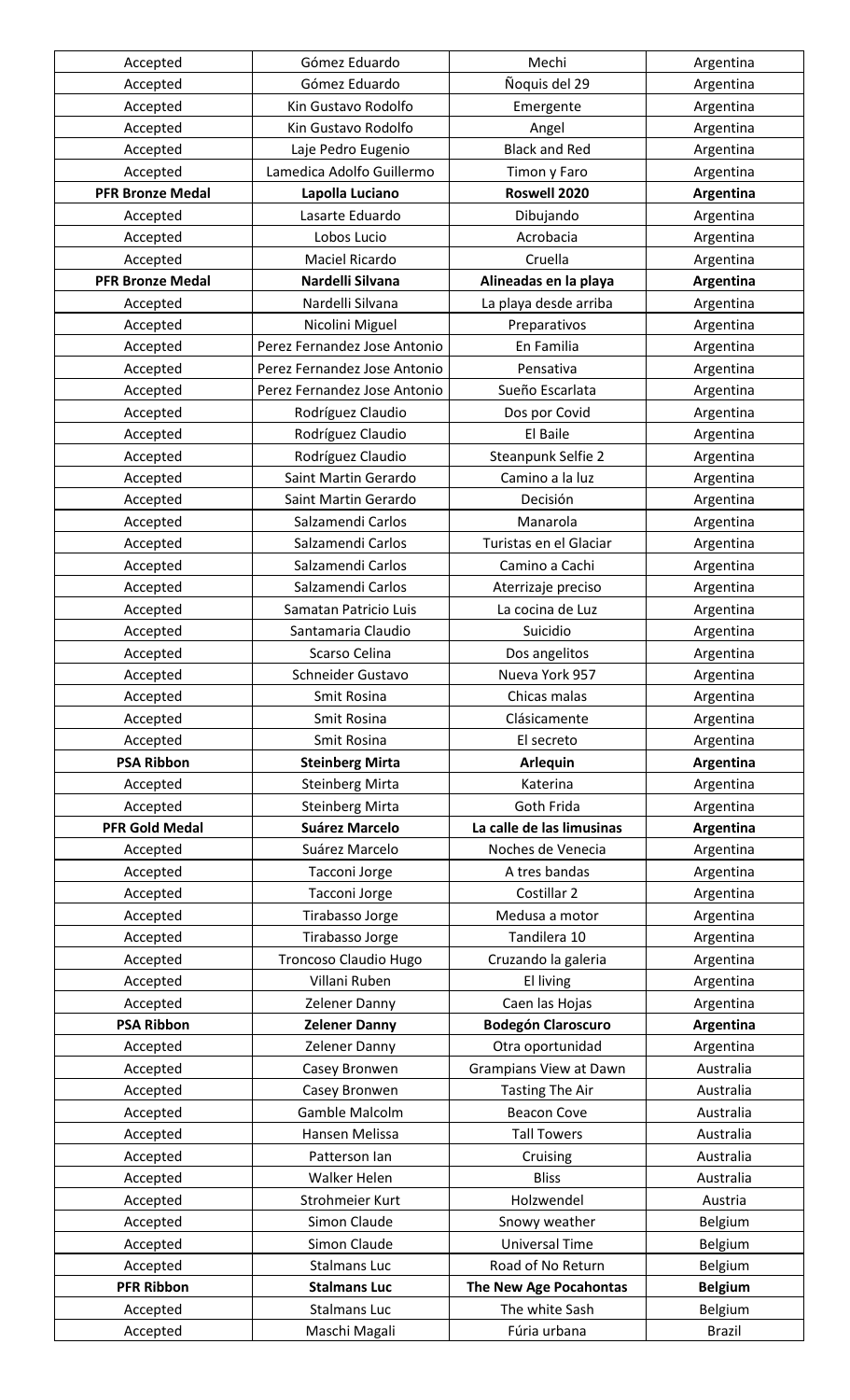| Accepted           | Maschi Magali         | Paralelas                                                | <b>Brazil</b>   |
|--------------------|-----------------------|----------------------------------------------------------|-----------------|
| Accepted           | Q T Rodrigues Ricardo | Icaros dream                                             | <b>Brazil</b>   |
| Accepted           | Q T Rodrigues Ricardo | Trails of light                                          | <b>Brazil</b>   |
| Accepted           | Q T Rodrigues Ricardo | <b>Bull rider</b>                                        | <b>Brazil</b>   |
| <b>MH Chairman</b> | <b>Sanchez Marcos</b> | <b>Occupied Windows</b>                                  | <b>Brazil</b>   |
| Accepted           | Sanchez Marcos        | Searching for a way out                                  | <b>Brazil</b>   |
| Accepted           | Mihaylov Minko        | Catch the sun                                            | <b>Bulgaria</b> |
| Accepted           | Mihaylov Minko        | Knowledge                                                | <b>Bulgaria</b> |
| Accepted           | Mihaylov Minko        | Thunderstorm                                             | <b>Bulgaria</b> |
| Accepted           | Taneva Petya          | Daisies in chemistry                                     | <b>Bulgaria</b> |
| Accepted           | Taneva Petya          | Chemistry in red                                         | <b>Bulgaria</b> |
| Accepted           | <b>King Francis</b>   | Lady Barrel Racer                                        | Canada          |
| Accepted           | <b>King Francis</b>   | Watercross 101                                           | Canada          |
| Accepted           | <b>King Francis</b>   | Yellow Mtn NP Scene 3                                    | Canada          |
| Accepted           | <b>Kwan Phillip</b>   | <b>Bull Rider Down 15</b>                                | Canada          |
| Accepted           | <b>Kwan Phillip</b>   | Down the Wave                                            | Canada          |
| Accepted           | <b>Kwan Phillip</b>   | Wheelchair BB Down 41                                    | Canada          |
| Accepted           | Ye Danlei             | Cuba street11                                            | Canada          |
| Accepted           | Ye Danlei             | Livelihood of Iranians31                                 | Canada          |
| Accepted           | Gomez Dodman Loreto   | Hummingbird resting                                      | Chile           |
| Accepted           | Ortega Hernan         | Pampa Union                                              | Chile           |
| Accepted           | <b>Vidal Daniel</b>   | El pescador y los pelicanos                              | Chile           |
| Accepted           | Gong Debao            | Sail in the fog                                          | China           |
| Accepted           | Luo Wenjie            |                                                          | China           |
| Accepted           | Luo Wenjie            | Dragon Dance and Spew Firework<br>Their Own Little Space | China           |
| Accepted           | Luo Zaohua            | As seductive as flowers                                  | China           |
|                    | Luo Zaohua            | Flower dream                                             | China           |
| Accepted           |                       |                                                          |                 |
| Accepted           | Luo Zaohua            | Red lips                                                 | China           |
| Accepted           | Niu Jiajun            | Fly Together 3                                           | China           |
| Accepted           | Niu Jiajun            | MaternalLove                                             | China           |
| Accepted           | Niu Jiajun            | Dome                                                     | China           |
| Accepted           | She Jiahu             | <b>Beauty back Grassland</b>                             | China           |
| Accepted           | Tong Jiangchuan       | Starving                                                 | China           |
| Accepted           | Tong Jiangchuan       | The Autumn                                               | China           |
| Accepted           | Vrkljan Berislav      | Whist house                                              | Croatia         |
| Accepted           | <b>Elder David</b>    | Spare Bulbs                                              | England         |
| Accepted           | Gilbert Tim           | Pinarello Power                                          | England         |
| Accepted           | <b>Gilbert Tim</b>    | Squabbling starlings                                     | England         |
| Accepted           | Hill Duncan S K       | Determined                                               | England         |
| Accepted           | Hill Duncan S K       | Like a pro                                               | England         |
| Accepted           | <b>Keel David</b>     | Tough guys through the flames                            | England         |
| Accepted           | <b>Keel David</b>     | Vanessa Low in flight                                    | England         |
| Accepted           | <b>Keel David</b>     | Mami Sato stretching out                                 | England         |
| Accepted           | <b>Keene Paul</b>     | Kings Cross Tunnel London 4657                           | England         |
| Accepted           | <b>Mead Barry</b>     | <b>Satans Book</b>                                       | England         |
| Accepted           | Millin Robert         | <b>Artists Contemplating</b>                             | England         |
| Accepted           | Millin Robert         | <b>Bringing The Horses Home</b>                          | England         |
| Accepted           | Millin Robert         | In The Sirens Grasp                                      | England         |
| Accepted           | Murray Eileen         | Nefertari                                                | England         |
| Accepted           | Murray Eileen         | Nefertiti                                                | England         |
| Accepted           | Murray Eileen         | <b>Floral Elegance</b>                                   | England         |
| Accepted           | Murray Eileen         | Veiled                                                   | England         |
| Accepted           | Thorndike John        | Reconnaissance                                           | England         |
| Accepted           | Thorndike John        | <b>Screaming Eagle</b>                                   | England         |
| Accepted           | Thorndike John        | The Queens Last Stand                                    | England         |
| Accepted           | Gaboriau Christine    | Attention les yeux                                       | France          |
| Accepted           | Rondel Brigitte       | Verriere                                                 | France          |
| Accepted           | Boehm Gerhard         | High Jump 2019                                           | Germany         |
| Accepted           | <b>Bruder Ursula</b>  | Lofoten shore 6                                          | Germany         |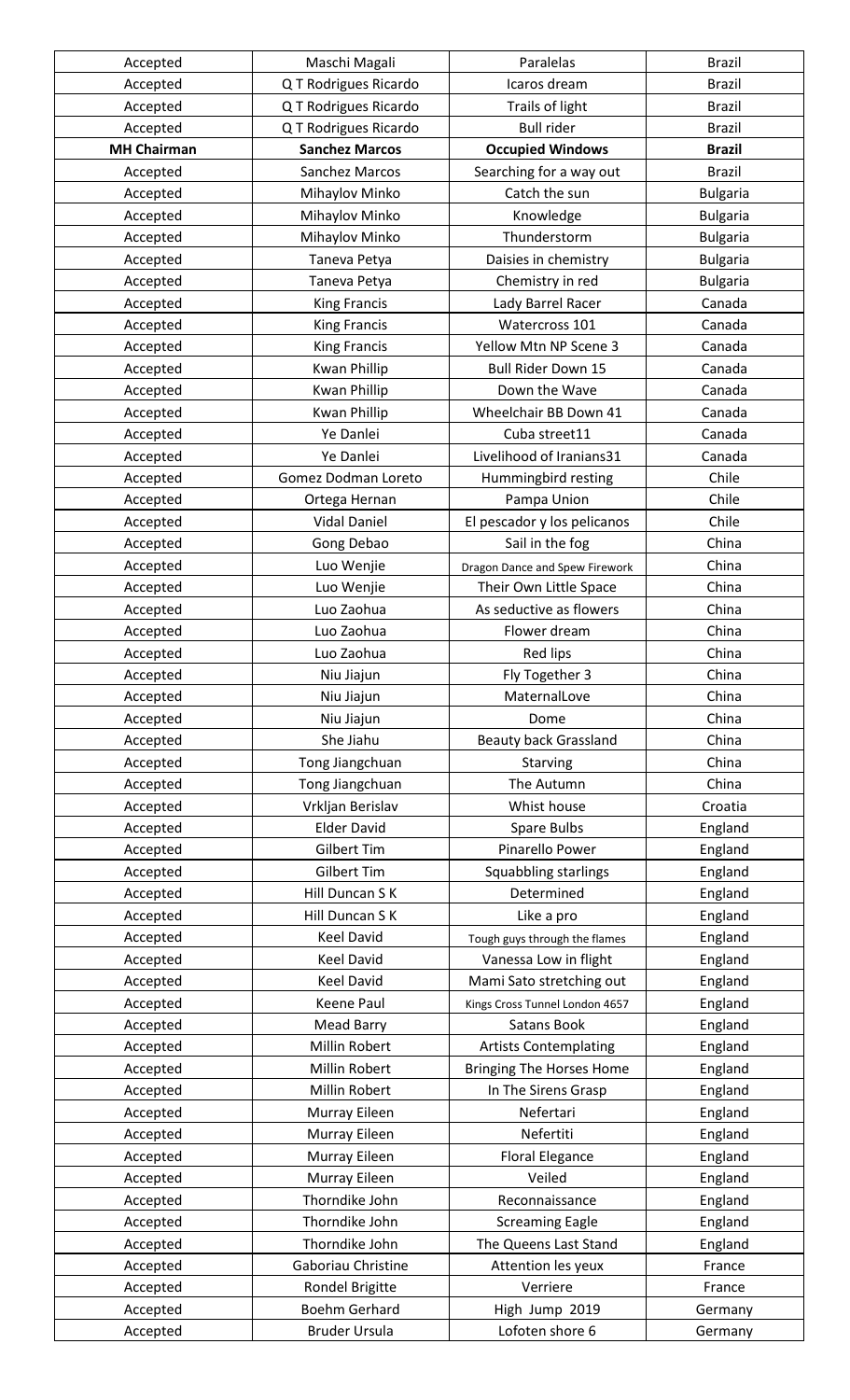| Accepted          | <b>Bruder Ursula</b>       | Lofoten winter colours 2     | Germany   |
|-------------------|----------------------------|------------------------------|-----------|
| Accepted          | <b>Bruder Ursula</b>       | Wind blown 1                 | Germany   |
| Accepted          | <b>Bruder Ursula</b>       | Lofoten flow                 | Germany   |
| Accepted          | Petersohn Dagmar           | We Two                       | Germany   |
| Accepted          | <b>Retelsdorf Ekkehard</b> | White staircase_3115         | Germany   |
| Accepted          | Romanowski Jan             | Drechselarbeit Molfsee       | Germany   |
| Accepted          | Lazar Eszter Emese         | The Sculptor                 | Greece    |
| Accepted          | Lazar Eszter Emese         | Heleni                       | Greece    |
| Accepted          | Chan Ching Ching           | Chain Of Rings               | Hong Kong |
| Accepted          | Chan Ching Ching           | <b>Climbs And Jumps</b>      | Hong Kong |
| Accepted          | Chan Ching Ching           | My Daily Work                | Hong Kong |
| Accepted          | Chan Ching Ching           | The Lost Childhood           | Hong Kong |
| Accepted          | Chan Yuk Mei Cassandra     | City at night                | Hong Kong |
| Accepted          | Ng Chi Fun Fanny           | Ballerina 1                  | Hong Kong |
| Accepted          | Ng Chi Fun Fanny           | Iceberg in the Dark          | Hong Kong |
| Accepted          | Ng Chi Fun Fanny           | <b>Ribbon of Sand Dunes</b>  | Hong Kong |
| Accepted          | So Yau Hing                | Chaos in train station       | Hong Kong |
| Accepted          | So Yau Hing                |                              |           |
|                   |                            | Young men like to jump       | Hong Kong |
| Accepted          | <b>Wong Barry</b>          | <b>Body Painting 1</b>       | Hong Kong |
| Accepted          | <b>Wong Barry</b>          | Red and White 1              | Hong Kong |
| Accepted          | <b>Tassi Miklos</b>        | <b>Fallen Angel</b>          | Hungary   |
| Accepted          | Babubhai Kamdar Jayendra   | A Zodiac amongst Icebergs    | India     |
| Accepted          | Bag Biswanath              | Colour world                 | India     |
| Accepted          | Bag Biswanath              | Stair with the girl          | India     |
| Accepted          | <b>Bhowmik Shampa</b>      | The yellow faces 1           | India     |
| Accepted          | <b>Bhowmik Shampa</b>      | My love                      | India     |
| Accepted          | <b>Bhowmik Shampa</b>      | Net arrangement              | India     |
| Accepted          | <b>Bysack Subrata</b>      | Red Hut In Kaste             | India     |
| Accepted          | <b>Bysack Subrata</b>      | Wonder in rain               | India     |
| Accepted          | <b>Bysack Subrata</b>      | School at Mongolia           | India     |
| Accepted          | Chattopadhyay Kalyan       | Drying of Colored Yarn       | India     |
| Accepted          | Chattopadhyay Kalyan       | My Social World              | India     |
| Accepted          | Das Arkadeep               | Janailar Falls               | India     |
| Accepted          | Daw Koushik                | Call it a day                | India     |
| Accepted          | Daw Koushik                | Drying paddy                 | India     |
| Accepted          | Daw Koushik                | Fishing net 1                | India     |
| Accepted          | Deb Joydeep                | Echo                         | India     |
| Accepted          | Deb Joydeep                | <b>Holy Book</b>             | India     |
| Accepted          | Dey Mainak                 | Painted Face of Sabar Girl   | India     |
| Accepted          | Doley Dr Bhabesh           | KIYG, 2020                   | India     |
| Accepted          | Doley Dr Bhabesh           | Monsoon and motherhood       | India     |
| Accepted          | Ghosh Soumen Kumar         | <b>Backlit Fight</b>         | India     |
| Accepted          | Ghosh Soumen Kumar         | <b>Secret Talk</b>           | India     |
| Accepted          | Kumar E. Arun              | Face off with Mosquito       | India     |
| Accepted          | M Reddy Neelima            | Bahubali in Crimson Glory    | India     |
| Accepted          | M Reddy Neelima            | Holy Drummers of Pattan      | India     |
| Accepted          | Pal Udayan Sankar          | A pose for you               | India     |
| Accepted          | Pal Udayan Sankar          | Autowala                     | India     |
| Accepted          | Radhaswamy Venkateswaran   | Covelong surfing             | India     |
| Accepted          | Ramaswamy Ramanidharan     | <b>Blissful Moments</b>      | India     |
| Accepted          | Sarkar Samir               | Wonderful Landscape          | India     |
| Accepted          | Sarkar Samir               | <b>Beautiful Day End</b>     | India     |
| Accepted          | Sharma Rakesh              | <b>Beautiful Eyes</b>        | India     |
| Accepted          | Sharma Rakesh              | With Friends                 | India     |
| Accepted          | Lee Hengki                 | <b>Sincerely Yours</b>       | Indonesia |
| <b>PFR Ribbon</b> | Lee Hengki                 | <b>Somewhere In Time</b>     | Indonesia |
| Accepted          | Widodo Sugiarto            | Morning at Cukul Pangalengan | Indonesia |
| Accepted          | Widodo Sugiarto            | The Hunter                   | Indonesia |
| Accepted          | Epstein Esther             | Dialogue                     | Israel    |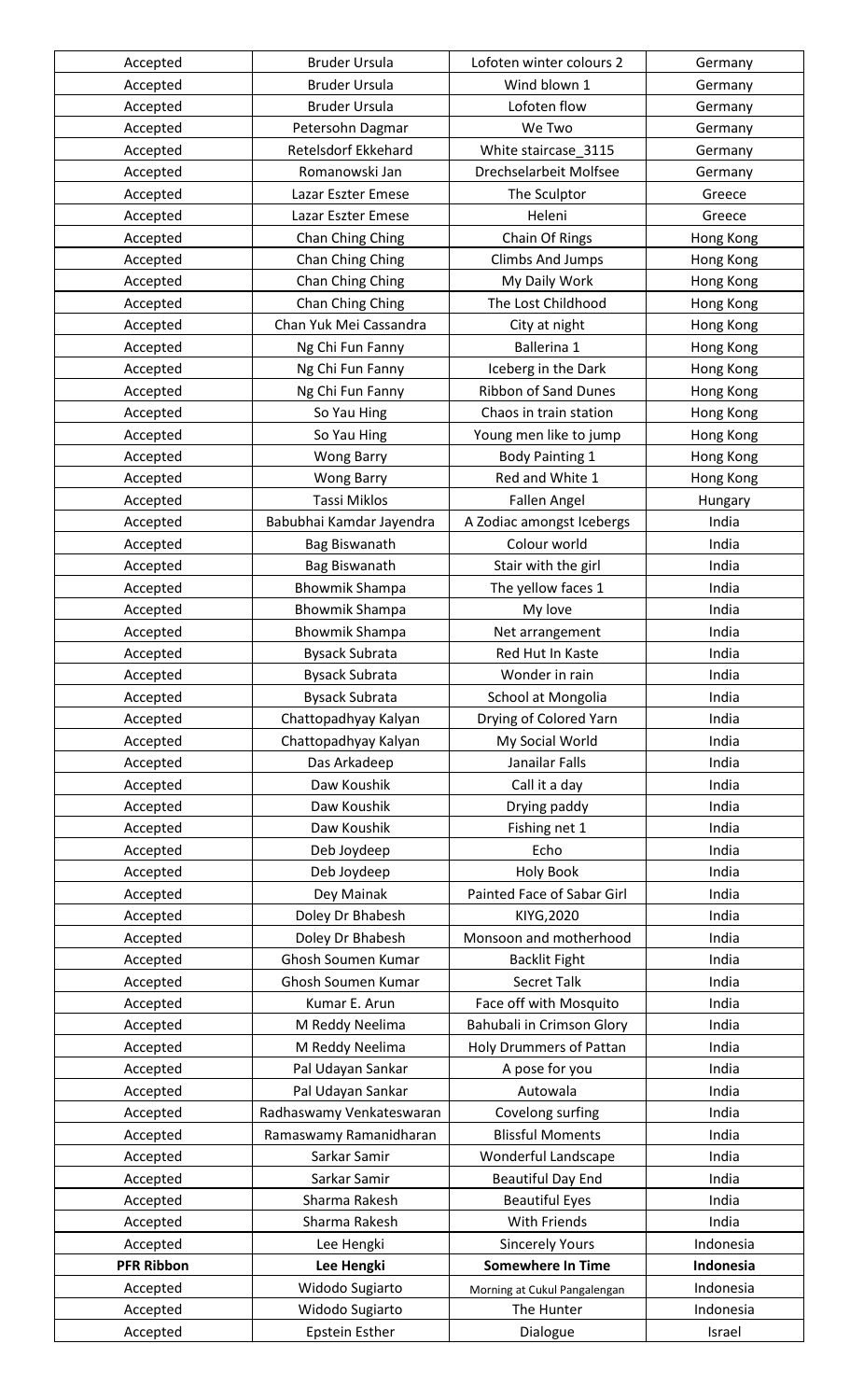| Accepted                | <b>Epstein Esther</b>   | A clown                                  | Israel                    |
|-------------------------|-------------------------|------------------------------------------|---------------------------|
| Accepted                | Goldin Leonid           | <b>Star of David</b>                     | Israel                    |
| Accepted                | Goldin Leonid           | Windows in the yard                      | Israel                    |
| Accepted                | Makarov Zinaida         | Cigarette                                | Israel                    |
| Accepted                | Makarov Zinaida         | Lady at the Table-3                      | Israel                    |
| Accepted                | Amoruso Pasquale        | Holy                                     | Italy                     |
| Accepted                | Amoruso Pasquale        | La casina                                | Italy                     |
| Accepted                | <b>Boddi Simone</b>     | Pienza38                                 | Italy                     |
| Accepted                | <b>Boddi Simone</b>     | Valencia 44                              | Italy                     |
| Accepted                | <b>Boddi Simone</b>     | Valencia 45                              | Italy                     |
| <b>PSA Gold Medal</b>   | <b>Meini Fausto</b>     | Il vino e anche poesia                   | <b>Italy</b>              |
| Accepted                | Meini Fausto            | Pascolo Paeadisiaco                      | Italy                     |
| Accepted                | Meini Fausto            | Sigarino il Carbonaio 4                  | Italy                     |
| Accepted                | Meini Fausto            | Tenerezze contrastanti                   | Italy                     |
| <b>PSA Ribbon</b>       | <b>Monchi Silvano</b>   | Il Bacio 1                               | <b>Italy</b>              |
| Accepted                | Monchi Silvano          | Vitaleta 1                               | Italy                     |
| Accepted                | Palladini Roberto       | Julia 5                                  | Italy                     |
| Accepted                | Palladini Roberto       | Natasha 1                                | Italy                     |
| Accepted                | Zanetti Mirko           | Meat on the spit                         | Italy                     |
| Accepted                | Zanetti Mirko           | Selfie                                   | Italy                     |
| Accepted                | <b>Bonte Daniel</b>     | <b>Blue Patrol</b>                       | Japan                     |
| <b>PFR Silver Medal</b> | <b>Bonte Daniel</b>     | <b>Life In Complex</b>                   | Japan                     |
| Accepted                | <b>Bonte Daniel</b>     | Life in Complex II                       | Japan                     |
| <b>PFR Ribbon</b>       | <b>Bonte Daniel</b>     | <b>Umbrella Crossing</b>                 | Japan                     |
|                         | <b>Marxer Peter</b>     | <b>Training</b>                          | Liechtenstein             |
| Accepted                | Marxer Peter            | Under the red umbrella                   | Liechtenstein             |
| Accepted                |                         |                                          | Macau                     |
| Accepted                | Ng Fong Chi             | Workers working at sunset                |                           |
| Accepted                | <b>Tang Chan Seng</b>   | Kid Rugby 79                             | Macau                     |
| Accepted                | <b>Tang Chan Seng</b>   | Meropidae 12                             | Macau                     |
| Accepted                | Tang Kai Lon            | Miro Girl 19                             | Macau                     |
| Accepted                | Lim Guek Cheng          | Playtime 34                              | Malaysia                  |
| Accepted                | <b>Ten Tusscher Rob</b> | Architectuur-04                          | Netherlands               |
| Accepted                | <b>Walter Brett</b>     | Fending off the tackler                  | New Zealand               |
| Accepted                | <b>Walter Brett</b>     | Lineout in the rain                      | New Zealand               |
| Accepted                | <b>Birkelund Hans</b>   | Moonshine and Aurora Boralis             | Norway                    |
| Accepted                | <b>Birkelund Hans</b>   | Fog across the Water and Aurora Borealis | Norway                    |
| Accepted                | Hanssen Vegard          | One drop of coffee please                | Norway                    |
| Accepted                | Hanssen Vegard          | Lady                                     | Norway                    |
| Accepted                | Hanssen Vegard          | 6 sisters                                | Norway                    |
| Accepted                | <b>Stanley Paul</b>     | <b>CAC View</b>                          | Republic of Ireland       |
| Accepted                | <b>Stanley Paul</b>     | <b>Occulis Concourse</b>                 | Republic of Ireland       |
| Accepted                | Chernyadyev Georgy      | Nastya                                   | <b>Russian Federation</b> |
| Accepted                | Chernyadyev Georgy      | Natalya                                  | <b>Russian Federation</b> |
| Accepted                | Garipova Elina          | Strelitzia                               | <b>Russian Federation</b> |
| <b>PFR Silver Medal</b> | Garipova Elina          | Raspberry                                | <b>Russian Federation</b> |
| Accepted                | Garipova Elina          | Apples                                   | <b>Russian Federation</b> |
| Accepted                | Polkanov Dmitry         | Under the Black Sun C8                   | <b>Russian Federation</b> |
| Accepted                | Polkanov Dmitry         | Under the Black Sun C13                  | <b>Russian Federation</b> |
| Accepted                | Alameer Amal            | Bedwin lady                              | Saudi Arabia              |
| Accepted                | Alameer Amal            | <b>Blue mask</b>                         | Saudi Arabia              |
| Accepted                | Alameer Amal            | Sunset colors                            | Saudi Arabia              |
| Accepted                | Teo Chin Leong          | Dubai Night 1                            | Singapore                 |
| Accepted                | Teo Chin Leong          | Mandalay Fisherman 5                     | Singapore                 |
| Accepted                | Ko Jeongsoo             | Korea band 2                             | South Korea               |
| Accepted                | Ko Jeongsoo             | Airshow                                  | South Korea               |
| Accepted                | Lee Chun Woo            | A journey in the Sahara                  | South Korea               |
| Accepted                | Lee Chun Woo            | Conversation                             | South Korea               |
| Accepted                | Choliz Santiago         | Last lap                                 | Spain                     |
| Accepted                | Choliz Santiago         | The hole 2                               | Spain                     |